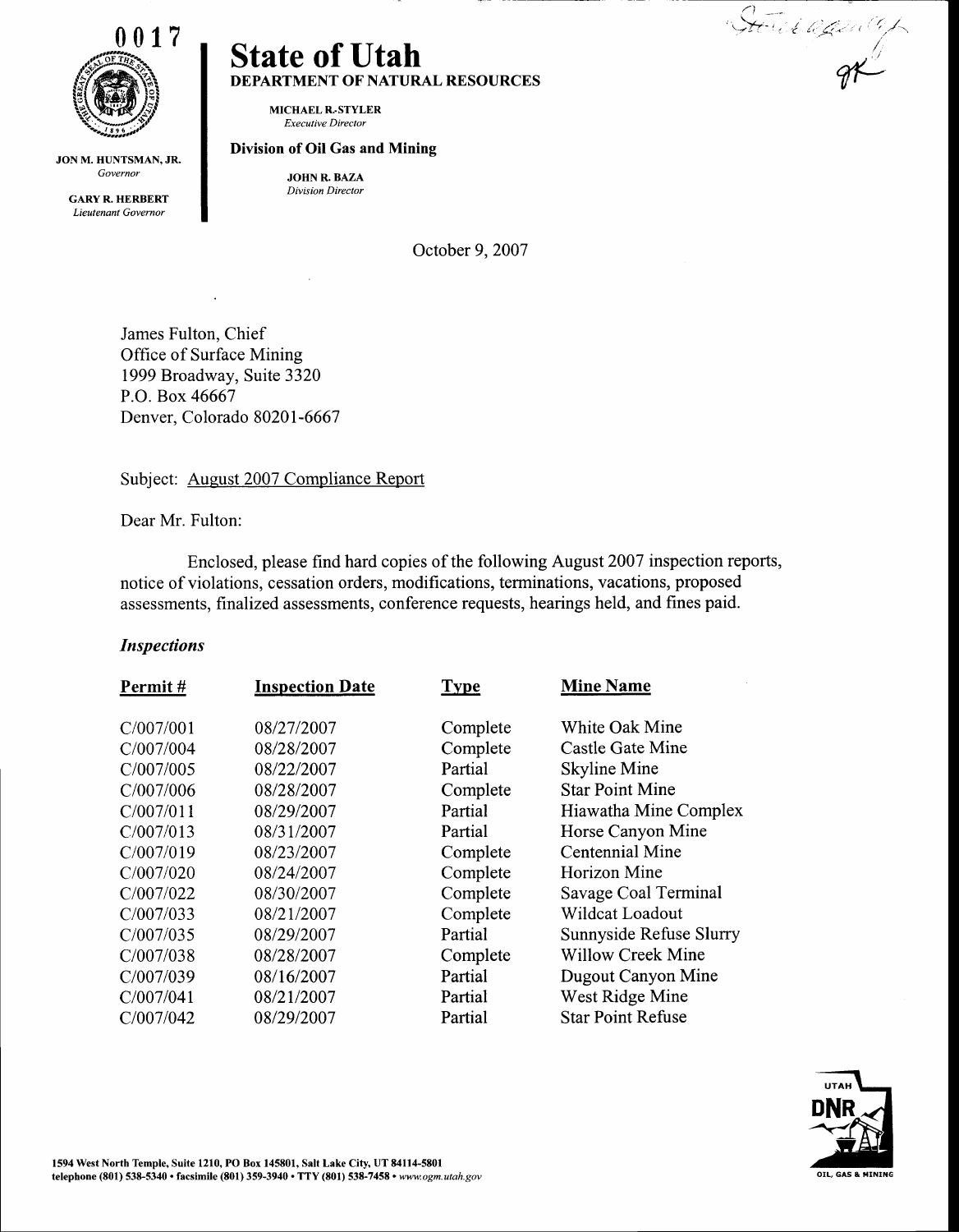Page 2 October 9,2007 OSM Compliance Report

| C/015/007 | 08/21/2007 | Partial  | Hidden Valley Mine         |
|-----------|------------|----------|----------------------------|
| C/015/009 | 08/16/2007 | Complete | <b>Trail Mountain Mine</b> |
| C/015/015 | 08/14/2007 | Partial  | <b>Emery Deep Mine</b>     |
| C/015/017 | 08/29/2007 | Complete | Des Bee Dove Mine          |
| C/015/018 | 08/28/2007 | Partial  | Deer Creek Mine            |
| C/015/019 | <b>NA</b>  |          | Cottonwood/Wilberg Mine    |
| C/015/025 | 08/27/2007 | Complete | Bear Canyon Mine           |
| C/041/002 | 08/14/2007 | Partial  | Sufco Mine                 |

 $\hat{\boldsymbol{\beta}}$ 

## Notice of Violation

| Permit#   | Date Issued | NOV#  | <b>Mine Name</b> |
|-----------|-------------|-------|------------------|
| C/007/019 | 08/27/2007  | 10008 | Centennial Mine  |
| C/007/019 | 08/27/2007  | 10009 | Centennial Mine  |
| C/007/025 | 08/07/2007  | 10010 | Bear Canyon Mine |
| C/015/025 | 08/28/2007  | 10012 | Bear Canyon Mine |

## NOV/CO Modification Date

| Permit #  | Date Issued | Date Modified | $NOV/CO \#$ | <b>Mine Name</b> |
|-----------|-------------|---------------|-------------|------------------|
| C/015/015 | 06/14/2007  | 08/27/2007    | 10005       | Emery Deep Mine  |

### NOV/CO Termination Date

| Permit#   | Date Issued |            | Date Terminated NOV/CO # | <b>Mine Name</b> |
|-----------|-------------|------------|--------------------------|------------------|
| C/007/019 | 08/27/2007  | 08/28/2007 | 10008                    | Centennial Mine  |
| C/007/019 | 08/27/2007  | 08/28/2007 | 10009                    | Centennial Mine  |
| C/015/025 | 08/07/2007  | 08/28/2007 | 10010                    | Bear Canyon      |
| C/015/025 | 08/28/2007  | 08/28/2007 | 10012                    | Bear Canyon      |

### Proposed Assessments

| Permit#   | Date Issued | NOV/CO $#$ | <b>Mine Name</b> |
|-----------|-------------|------------|------------------|
| C/007/019 | 8/1/2007    | #10007     | Centennial Mine  |